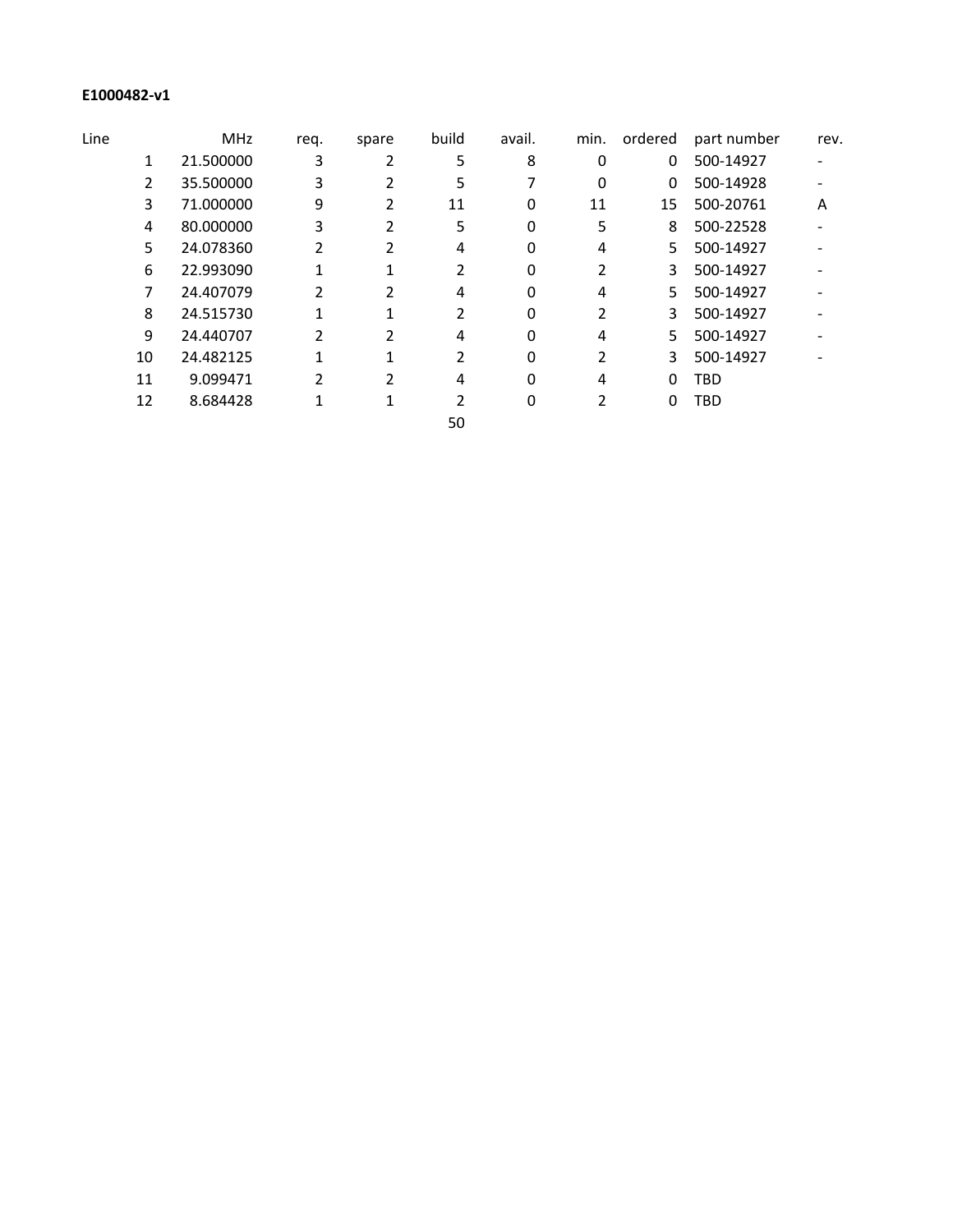| <b>Serial</b> | <b>Frequency</b> | <b>OCXO</b> | Location   | <b>Use</b>            | Box             | <b>Ship</b>             | Avail. | Temp.     |
|---------------|------------------|-------------|------------|-----------------------|-----------------|-------------------------|--------|-----------|
| S1000543      | 21.500000        | 500-14927   | <b>LHO</b> | H1 corner             | 1               | $1\overline{ }$         |        |           |
| S1000544      | 21.500000        | 500-14927   | <b>LHO</b> | H <sub>2</sub> corner | 1               | $1\overline{ }$         |        |           |
| S1000545      | 21.500000        | 500-14927   | <b>LHO</b> | spare                 | 8               | $\overline{2}$          |        |           |
| S1000546      | 21.500000        | 500-14927   | <b>LLO</b> | L1 corner             | 12              | 3 <sup>1</sup>          |        |           |
| S1000547      | 21.500000        | 500-14927   | <b>LLO</b> | spare                 | 16              | $\overline{4}$          |        |           |
| S1000548      | 35.500000        | 500-14928   | <b>LHO</b> | H1 corner             | 1               | $\mathbf{1}$            |        |           |
| S1000549      | 35.500000        | 500-14928   | LHO        | H <sub>2</sub> corner | $\overline{2}$  | $\mathbf{1}$            |        |           |
| S1000550      | 35.500000        | 500-14928   | <b>LHO</b> | spare                 | 8 <sup>1</sup>  | $\overline{2}$          |        |           |
| S1000551      | 35.500000        | 500-14928   | LLO        | L1 corner             | 12              | $\overline{3}$          |        |           |
| S1000552      | 35.500000        | 500-14928   | LLO        | spare                 | 16              | 4                       |        |           |
| S1000553      | 71.000000        | 500-20761   | <b>LHO</b> | H1 corner             | $\overline{2}$  | $1\overline{ }$         |        |           |
| S1000554      | 71.000000        | 500-20761   | <b>LHO</b> | H1 EX                 | $\overline{2}$  | $1\overline{ }$         |        |           |
| S1000555      | 71.000000        | 500-20761   | <b>LHO</b> | H1 EY                 | 3               | $\mathbf{1}$            |        |           |
| S1000556      | 71.000000        | 500-20761   | <b>LHO</b> | H <sub>2</sub> corner | 3               | $\mathbf{1}$            |        |           |
| S1000557      | 71.000000        | 500-20761   | <b>LHO</b> | H <sub>2</sub> EX     | 3               | $\mathbf{1}$            |        |           |
| S1000558      | 71.000000        | 500-20761   | <b>LHO</b> | H <sub>2</sub> EY     | 4               | 1                       |        |           |
| S1000559      | 71.000000        | 500-20761   | <b>LHO</b> | spare                 | 8               | $\overline{2}$          |        |           |
| S1000560      | 71.000000        | 500-20761   | <b>LLO</b> | L1 corner             | 12              | $\overline{3}$          |        |           |
| S1000561      | 71.000000        | 500-20761   | <b>LLO</b> | L1 EX                 | 13              | $\overline{3}$          |        |           |
| S1000562      | 71.000000        | 500-20761   | <b>LLO</b> | L1 EY                 | 13              | $\overline{3}$          |        |           |
| S1000563      | 71.000000        | 500-20761   | <b>LLO</b> | spare                 | 16              | $\overline{4}$          |        |           |
| S1000564      | 80.000000        | 500-22528   | LHO        | H1 corner             | 4               | $\mathbf{1}$            |        |           |
| S1000565      | 80.000000        | 500-22528   | LHO        | H <sub>2</sub> corner | 4               | $\mathbf{1}$            |        |           |
| S1000566      | 80.000000        | 500-22528   | <b>LHO</b> | spare                 | 9               | $\overline{2}$          |        |           |
| S1000567      | 80.000000        | 500-22528   | LLO        | L1 corner             | 13              | $\overline{\mathbf{3}}$ |        |           |
| S1000568      | 80.000000        | 500-22528   | <b>LLO</b> | spare                 | 17              | 4                       |        |           |
| S1000569      | 24.078360        | 500-14927   | <b>LHO</b> | H1 EX                 | 5               | 1                       |        |           |
| S1000570      | 24.078360        | 500-14927   | <b>LHO</b> | spare                 | $\vert 9 \vert$ | $\overline{2}$          |        |           |
| S1000571      | 24.078360        | 500-14927   | <b>LLO</b> | L1 EX                 | 14              | 3 <sup>1</sup>          |        |           |
| S1000572      | 24.078360        | 500-14927   | <b>LLO</b> | spare                 | 17              | $\vert 4 \vert$         |        |           |
| S1000573      | 22.993090        | 500-14927   | <b>LHO</b> | H <sub>2</sub> EX     | 5 <sup>1</sup>  | $\mathbf{1}$            |        |           |
| S1000574      | 22.993090        | 500-14927   | <b>LHO</b> | spare                 | 9               | $\overline{2}$          |        |           |
| S1000575      | 24.407079        | 500-14927   | <b>LHO</b> | H1 EY                 | 5               | 1                       |        |           |
| S1000576      | 24.407079        | 500-14927   | <b>LHO</b> | spare                 | 10              | $\overline{2}$          |        |           |
| S1000577      | 24.407079        | 500-14927   | <b>LLO</b> | L1 EY                 | 14              | $\overline{3}$          |        |           |
| S1000578      | 24.407079        | 500-14927   | <b>LLO</b> | spare                 | 17              | $\vert 4 \vert$         |        |           |
| S1000579      | 24.515730        | 500-14927   | <b>LHO</b> | H <sub>2</sub> EY     | 6               | $\mathbf{1}$            |        |           |
| S1000580      | 24.515730        | 500-14927   | <b>LHO</b> | spare                 | 10              | $\overline{2}$          |        |           |
| S1000581      | 24.440707        | 500-14927   | <b>LHO</b> | H1 corner             | 6               | 1                       |        |           |
| S1000582      | 24.440707        | 500-14927   | <b>LHO</b> | spare                 | 10              | $\overline{2}$          |        |           |
| S1000583      | 24.440707        | 500-14927   | <b>LLO</b> | L1 corner             | 15              | 3 <sup>1</sup>          |        |           |
| S1000584      | 24.440707        | 500-14927   | <b>LLO</b> | spare                 | 18              | $\overline{4}$          |        |           |
| S1000585      | 24.482125        | 500-14927   | <b>LHO</b> | H <sub>2</sub> corner | 7               | $\mathbf{1}$            | no     |           |
| S1000586      | 24.482125        | 500-14927   | <b>LHO</b> | spare                 | 11              | $\overline{2}$          | no     |           |
| S1000587      | 9.099471         | <b>TBD</b>  | <b>LHO</b> | H1 corner             | $\overline{7}$  | $1\overline{ }$         | no     | 35.000000 |
| S1000588      | 9.099471         | <b>TBD</b>  | <b>LHO</b> | spare                 | 11              | $\overline{2}$          | no     | 71.000000 |
| S1000589      | 9.099471         | <b>TBD</b>  | LLO        | L1 corner             | 15              | $\overline{3}$          | no     | 71.000000 |
| S1000590      | 9.099471         | <b>TBD</b>  | LLO        | spare                 | 18              | $\vert 4 \vert$         | no     | 71.000000 |
| S1000591      | 8.684428         | <b>TBD</b>  | <b>LHO</b> | H <sub>2</sub> corner | 7               | $\mathbf{1}$            | no     | 80.000000 |
| S1000592      | 8.684428         | <b>TBD</b>  | LHO        | spare                 | 11              | $\overline{2}$          | no     | 80.000000 |